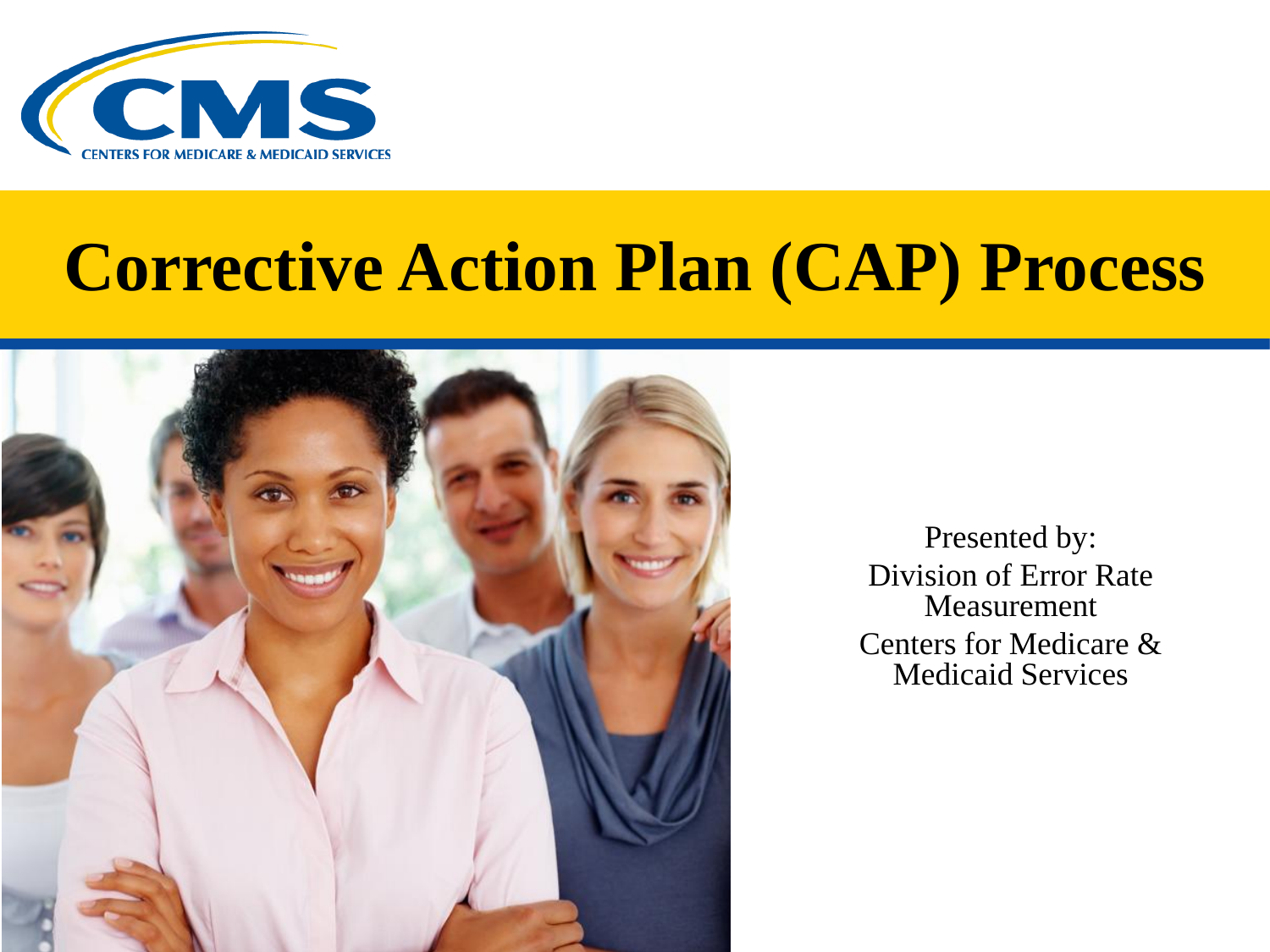## **What is a Corrective Action Plan?**

- A corrective action plan (CAP) is a step by step plan of action that is developed to achieve targeted outcomes for resolution of identified errors in an effort to:
	- Identify the most cost-effective actions that can be implemented to correct error causes
	- Develop and implement a plan of action to improve processes or methods so that outcomes are more effective and efficient
	- Achieve measureable improvement in the highest priority areas
	- Eliminate repeated deficient practices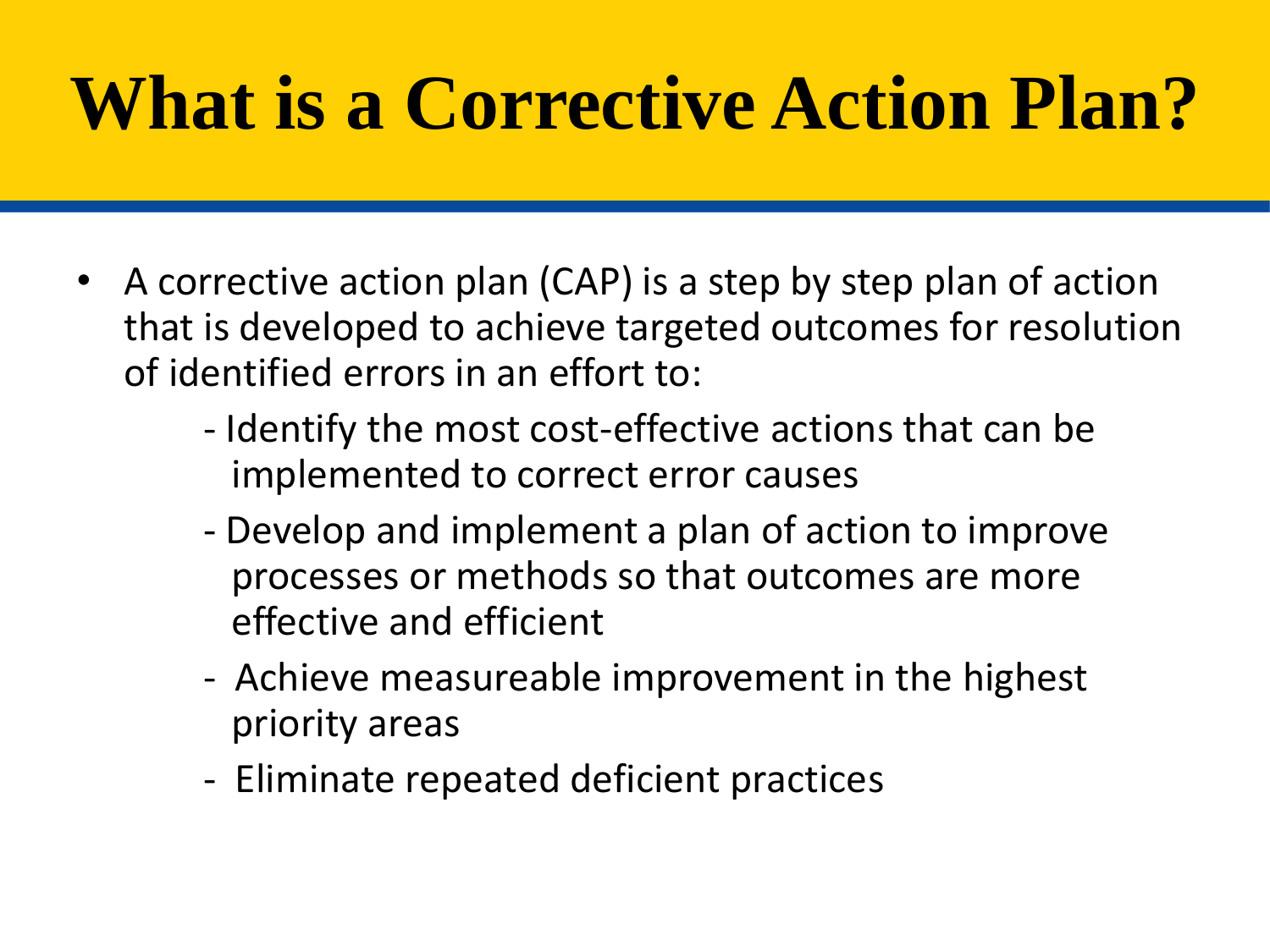## **The Purpose of Developing a CAP**

A CAP is important because:

- -Corrective actions are developed
- -Corrective actions are implemented
- -Corrective actions are managed and monitored
- -Promotes program improvement
- -Program continues to evolve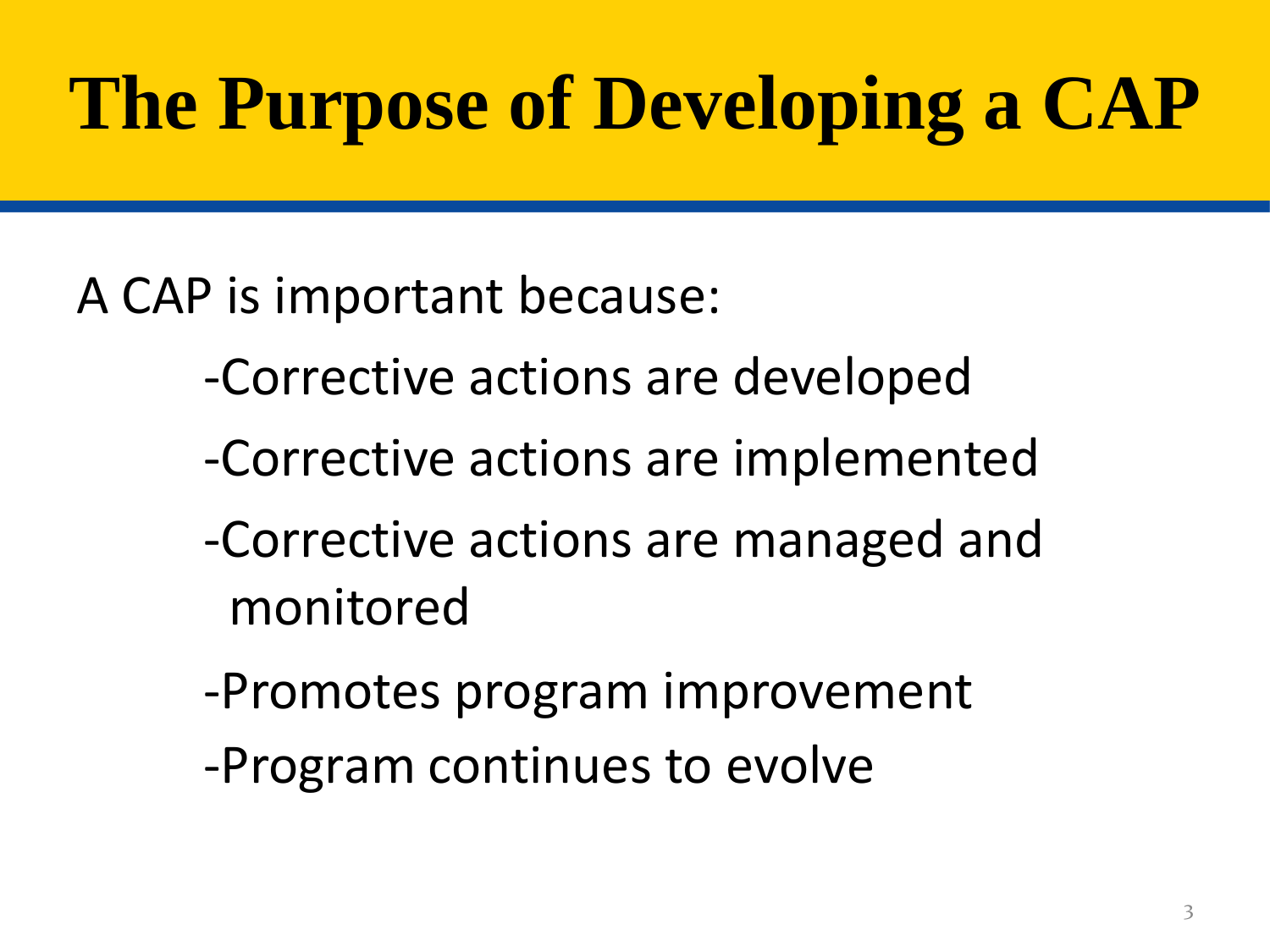## **Steps to a Effective/Successful Corrective Action Plan**

- Step 1- Select the right corrective action team members
- Step 2 Identify all errors and deficiencies
- Step 3- Determine the underlying cause of the error, not just the surface cause and don't take any short cuts
- Step 4- Brainstorm corrective actions for each error or error trend identified. Collect all ideas even though all may not be feasible or implemented
- Step 5- States should perform a cost benefit analysis to determine which corrective actions are most cost effective.
- Step 6- Set achievable deadlines, targets and milestones
- Step 7- Evaluate and Monitor the corrective action progress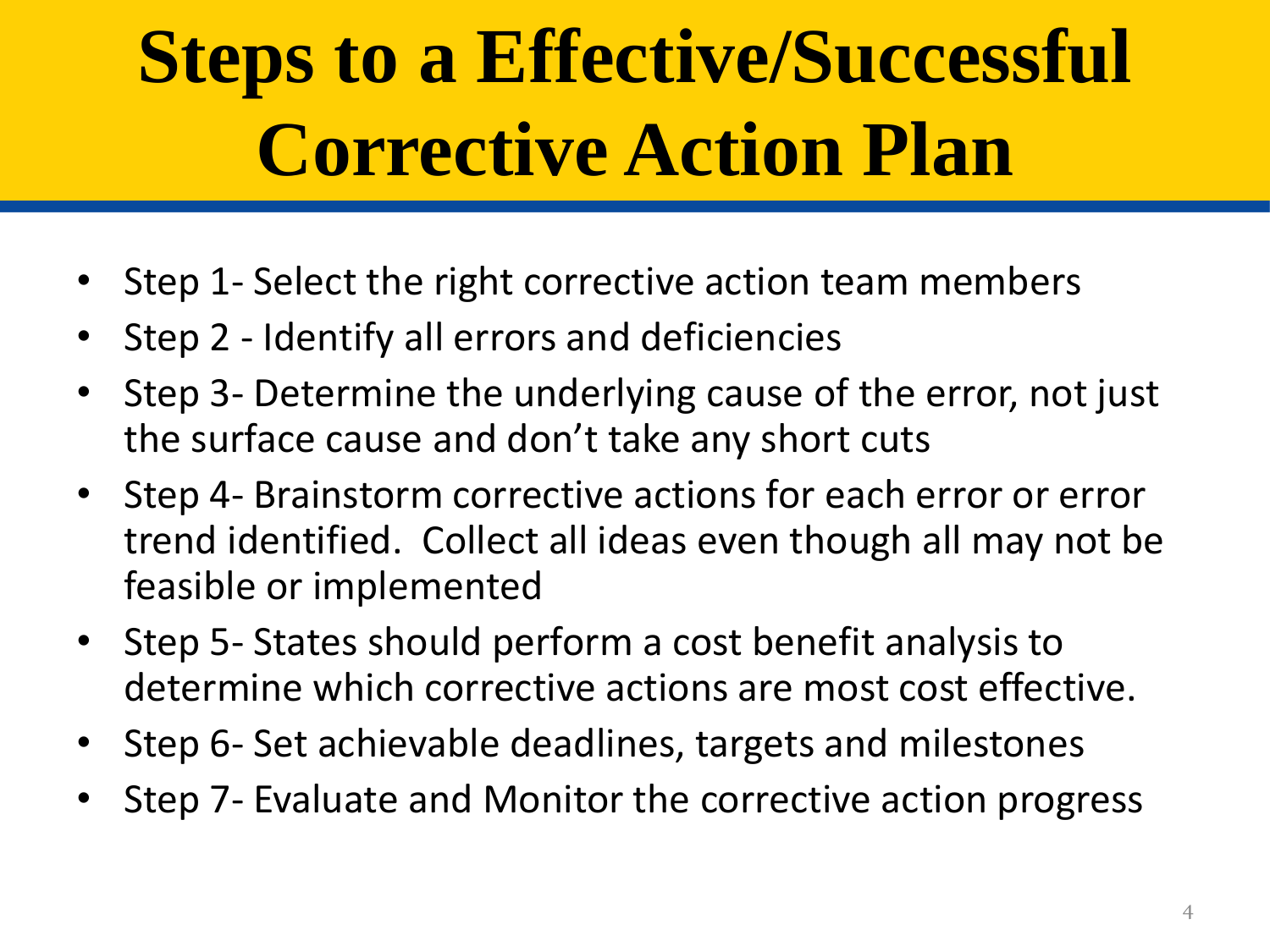## **PERM Medicaid/CHIP CAP Regulatory Requirements**

- Formulate a Corrective Action Panel
- States must develop a **separate** corrective action plan for Medicaid and CHIP
- States must address **all** errors from the fee-for-service, managed care, and eligibility components as well as all deficiencies, technical errors, and negative case errors. The States cycle summary reports can be used as a guide when developing your plan
- States must submit CAPs to CMS no later than 90 calendar days after state error rate notifications have been released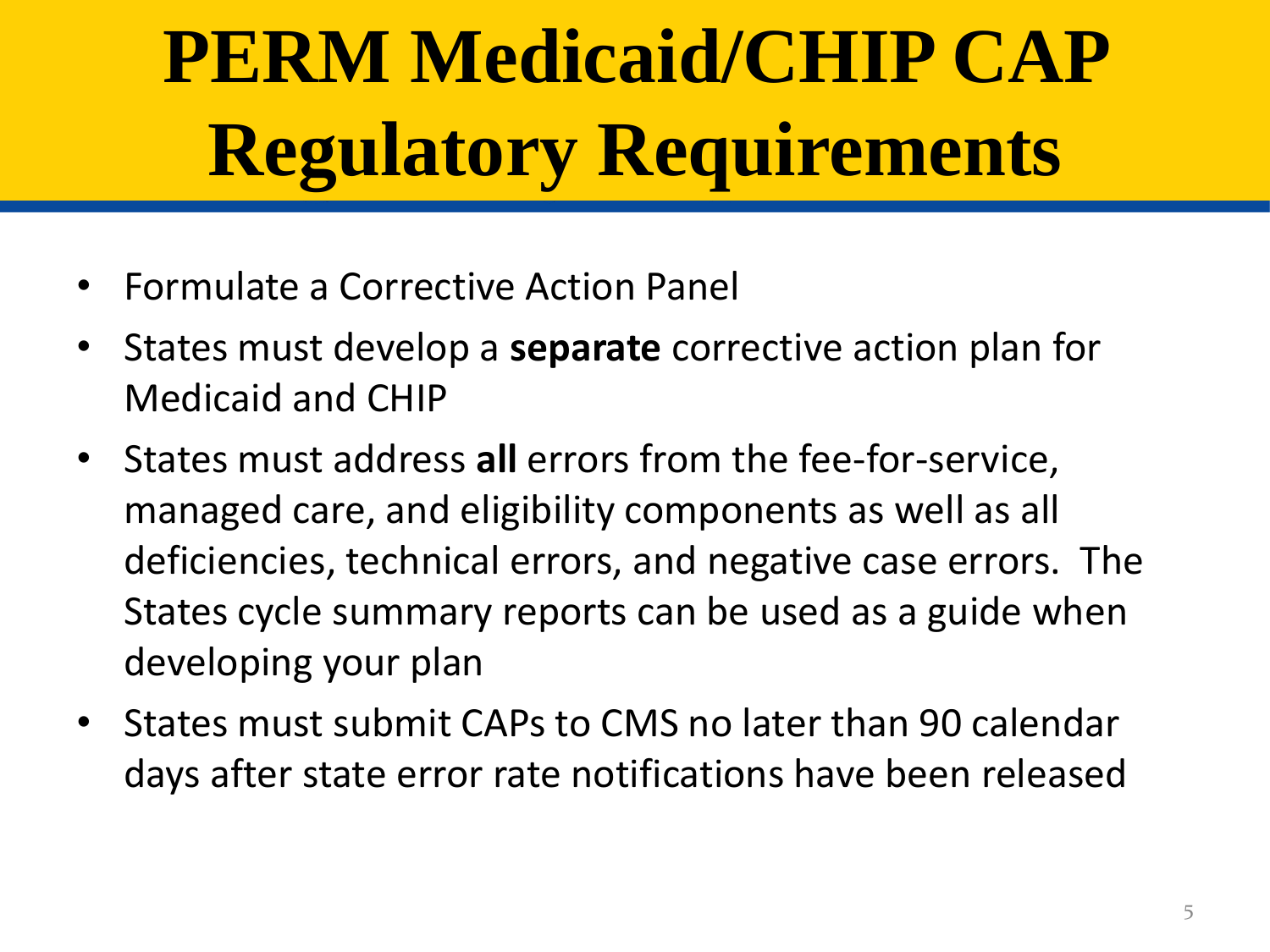# **PERM Medicaid/CHIP CAP Regulatory Requirements**

- Data analysis an analysis of the findings to identify where and why errors are occurring
- Program analysis an analysis of the findings to determine the causes of errors in program operations
- Corrective action planning steps taken to determine actions that can be implemented to correct error causes
- Implementation and monitoring plans to implement the CAPs, including milestones, target dates, and how the corrective action will be monitored
- Evaluation to assess whether the CAPs are in place and are effective at reducing or eliminating the targeted error causes
- States must submit to CMS an update on the status of any previous CAP from prior PERM measurement periods.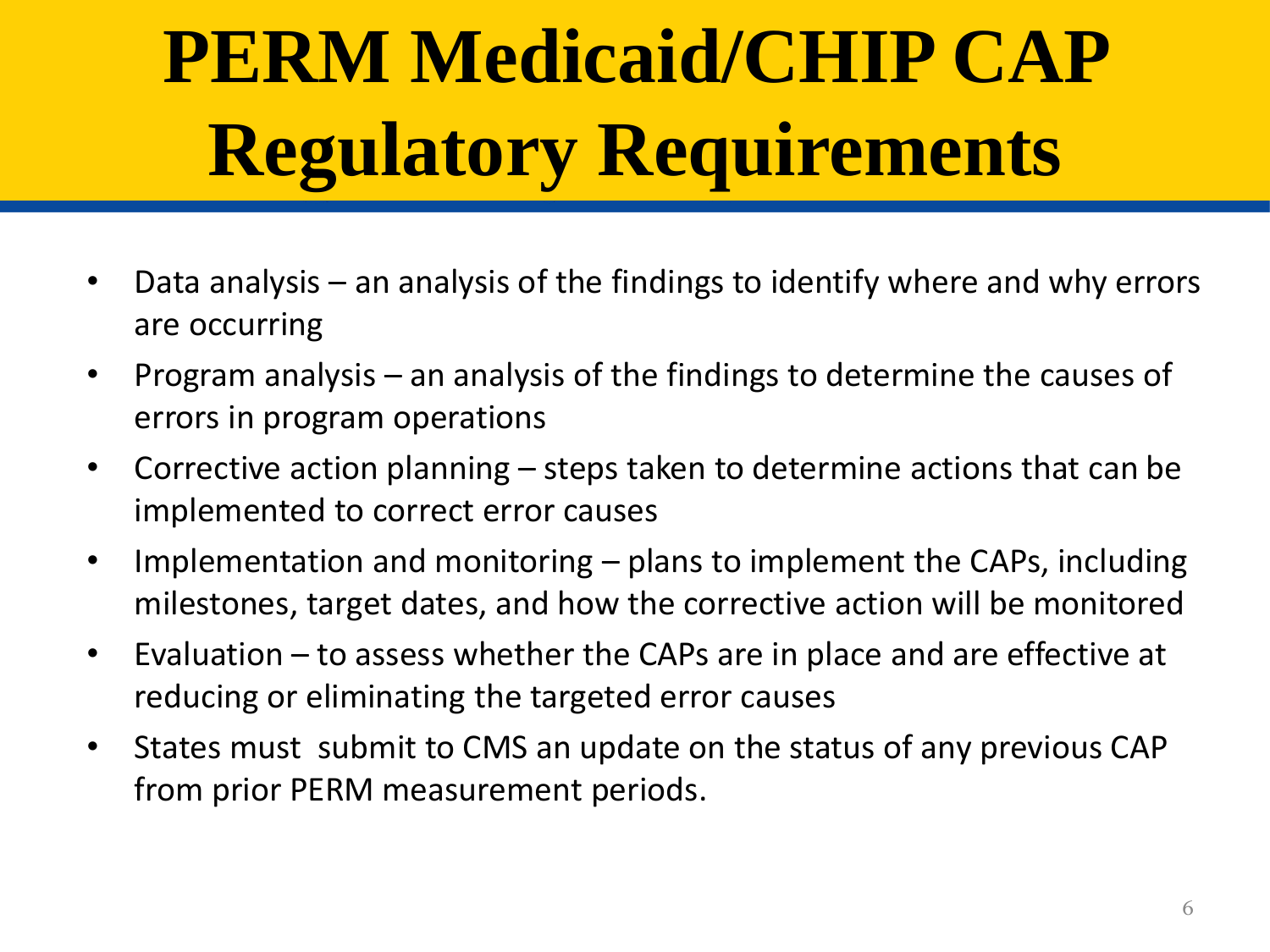# **PERM Medicaid/CHIP CAP Regulatory Requirements Cont**

• State Medicaid and CHIP CAPs must include:

**Medicaid/CHIP CAP Summary Cover Page-**State name, State contact information (email address & phone number)Medicaid/ CHIP Error Rates, summary of error causes, and corrective actions for those errors.

#### **A. Fee-for-Services (FFS)**

- 1. Data analysis
- 2. Program analysis
- 3. Corrective action planning
- 4. Implementation and monitoring
- 5. Evaluation

6. Evaluation of previous cycle submitted corrective actions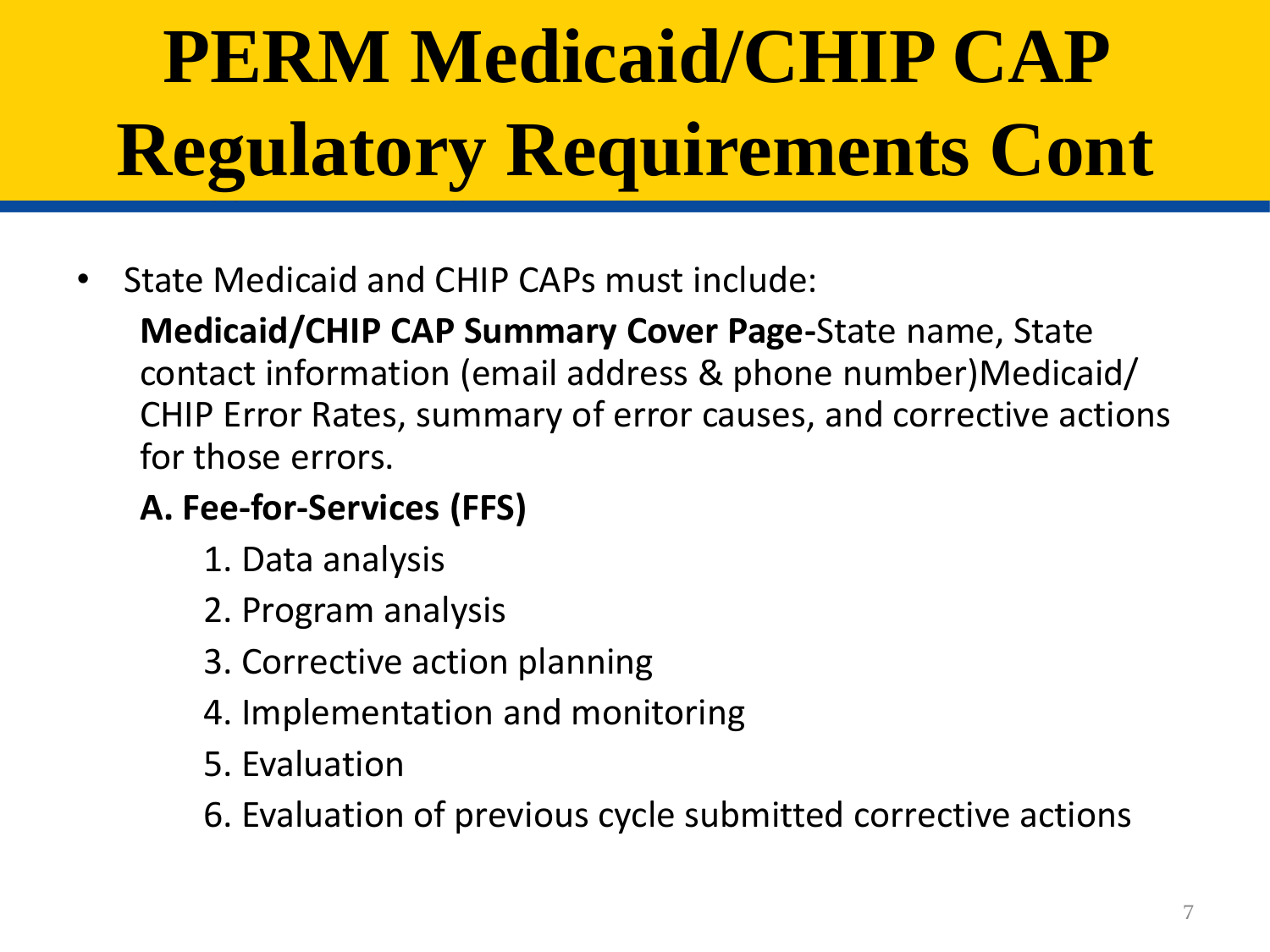# **PERM Medicaid/CHIP CAP Regulatory Requirements Cont**

#### **B. Managed Care (MC)**

- 1. Data analysis
- 2. Program analysis
- 3. Corrective action planning
- 4. Implementation and Monitoring
- 5. Evaluation
- 6. Evaluation of previous cycle submitted corrective actions

#### **C. Eligibility**

- 1. Data analysis
- 2. Program analysis
- 3. Corrective action planning
- 4. Implementation and Monitoring
- 5. Evaluation
- 6. Evaluation of previous cycle submitted corrective actions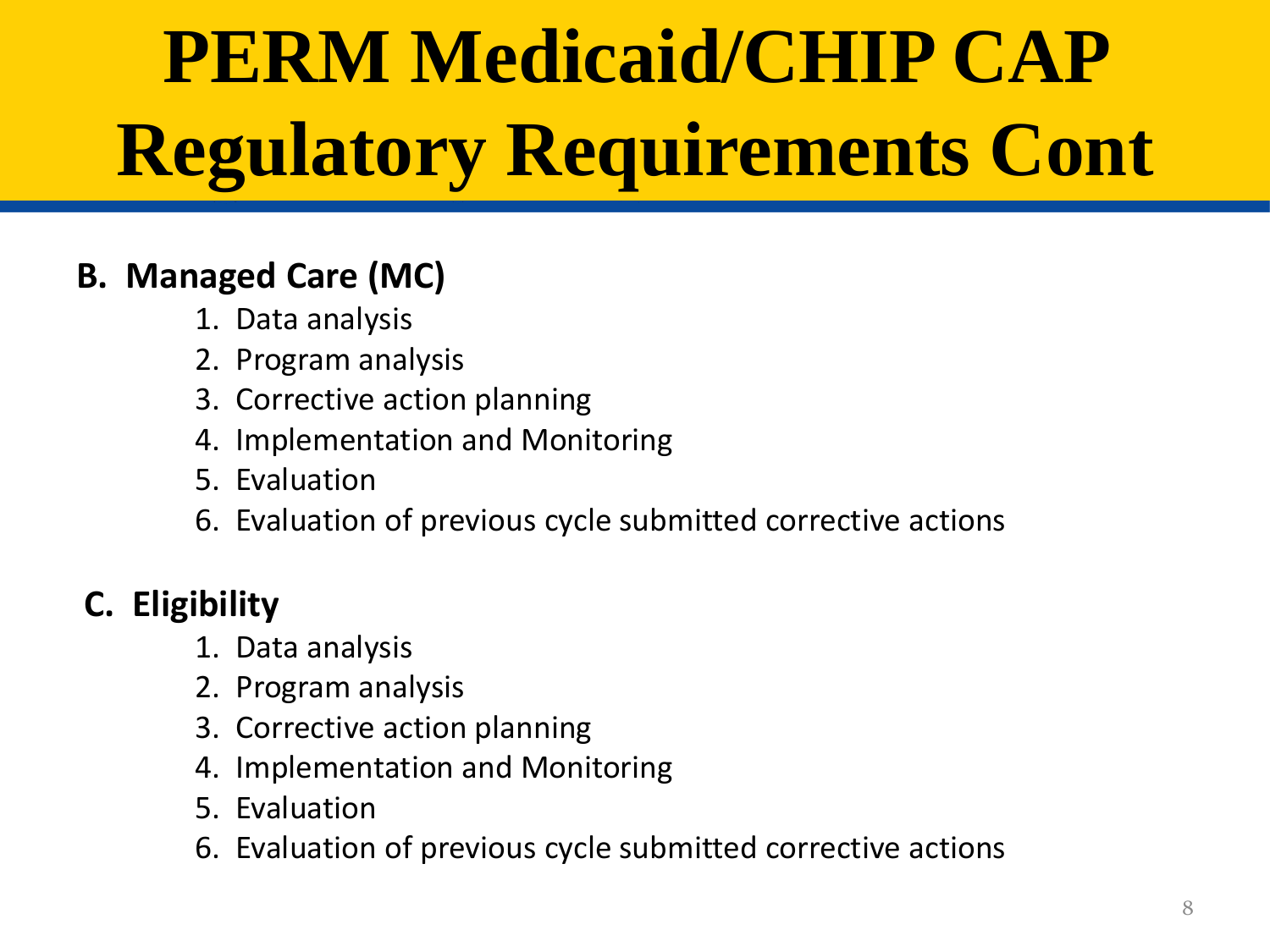# **PERM Medicaid/CHIP CAP Regulatory Requirements Cont**

#### **D. Evaluation of Previous Medicaid/CHIP CAP**

#### **Implemented Corrective Actions**

- States must evaluate previous year corrective actions and provide an evaluation or analysis of those actions per Federal regulations
- Address when the corrective action was implemented
- Identify the status of the corrective action (complete, in progress or ongoing)
- Address whether the corrective action achieved the desired results

#### **Non-Implemented Corrective Actions**

- Explain why the corrective action was not implemented (discontinued, modified, or replaced with another corrective action
- If FFS, Managed Care, or Eligibility programs were not measured in your cycle year, annotate that within your CAP.
- States should identify if they are now meeting their PERM error-rate target as identified by CMS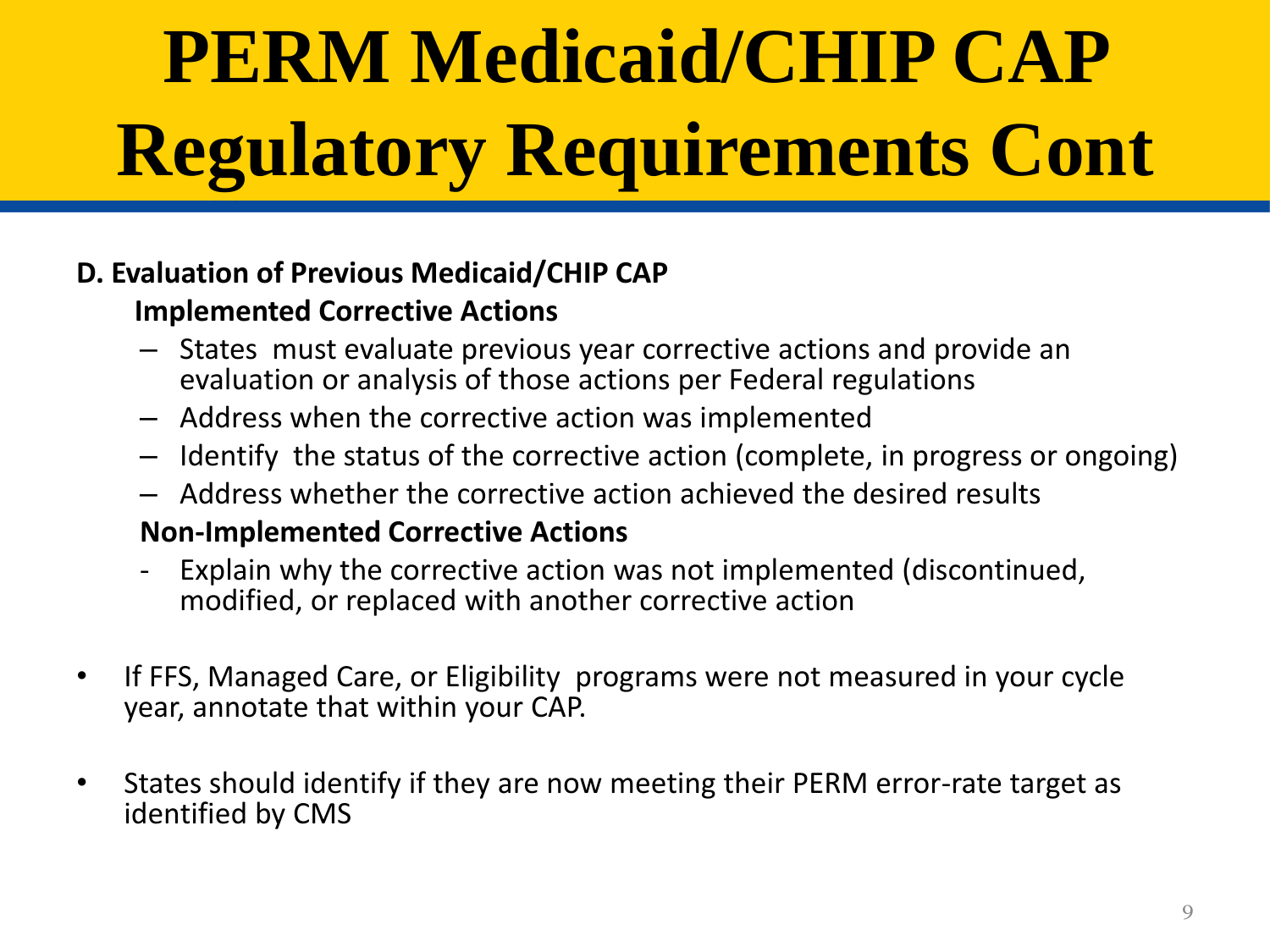## **CMS CAP Review Process**

- State CAPs are initially reviewed by the CMS PERM CAP State Liaison to ensure that all CAP requirements are met
- After the initial review is complete, states will receive one of two letters:
	- an acknowledgement letter stating that the CAP meets all requirements
	- a letter advising what areas do not meet requirements and need to be addressed. States will be asked to submit a revised CAP by the due date on the letter
- Once the state CAP meets all requirements, it will undergo a more substantive review by the CMS PERM Staff, CMS Regional Offices, and the Medicaid Integrity Group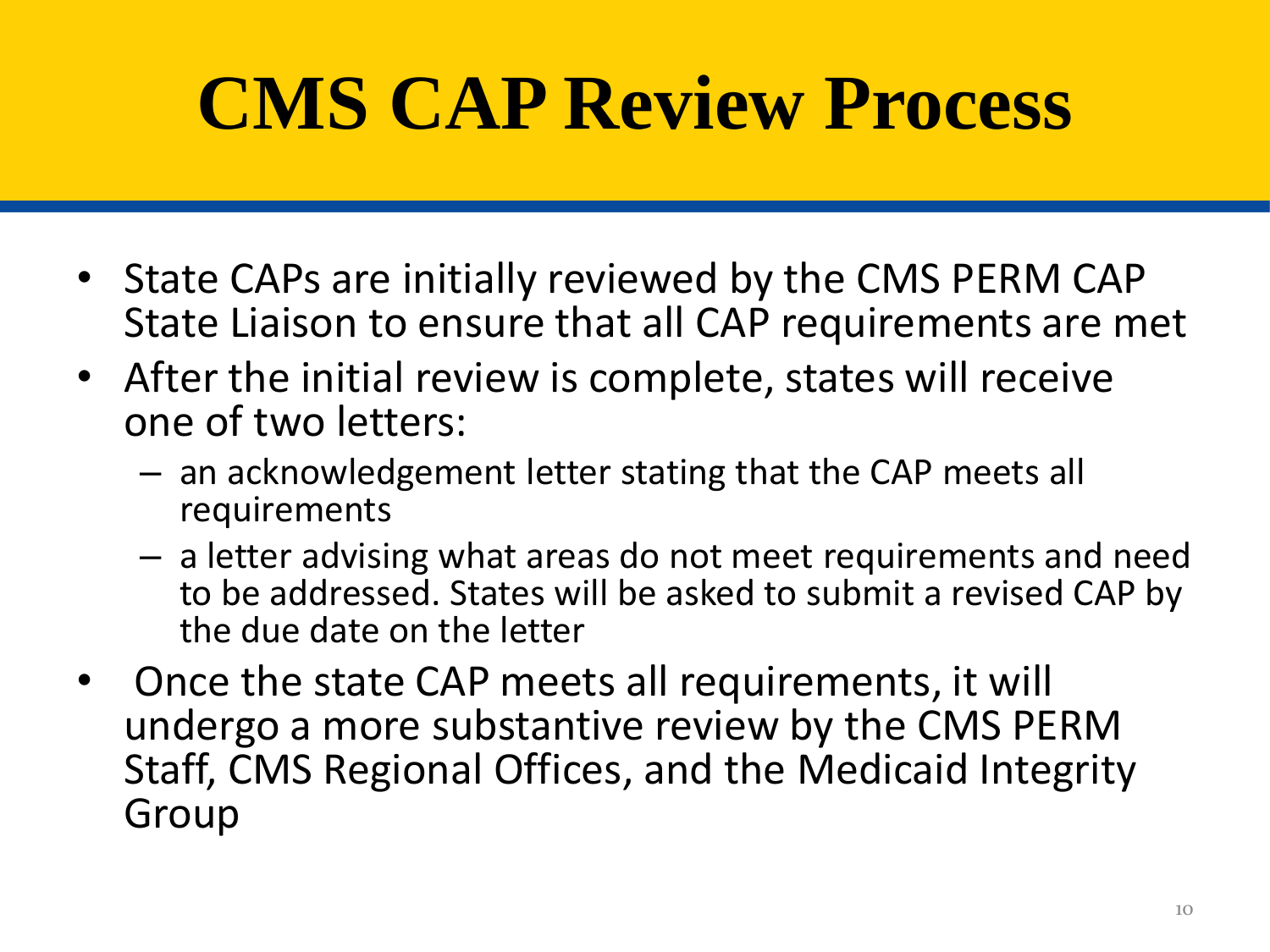## **Post CAP Webinars**

- Webinars are held to discuss the State's CAP, provide the State with updates on PERM initiatives, eligibility, and proposed improvements to the next PERM cycle.
- States are asked to provide a presentation and high level review of their CAPs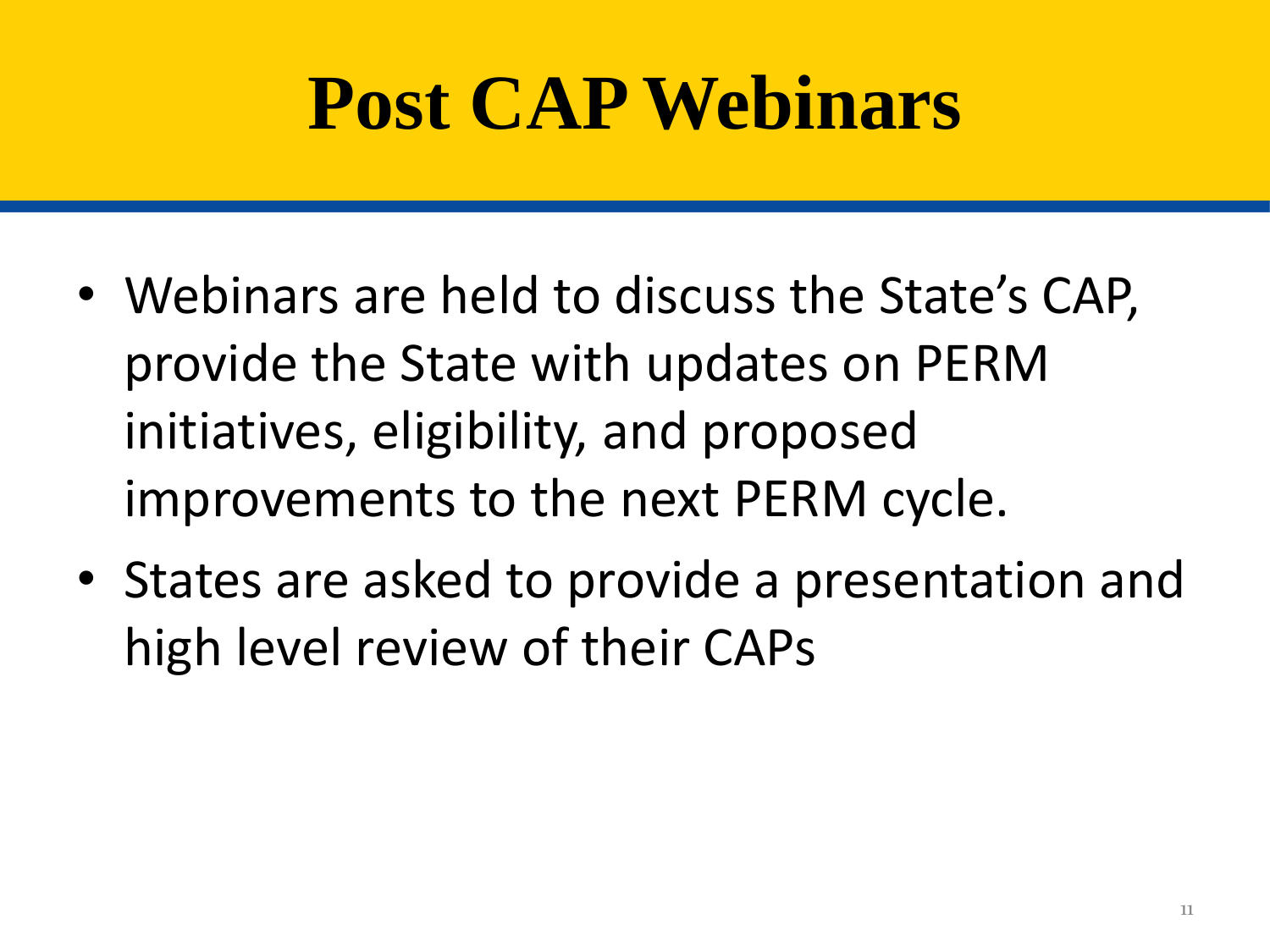## **State/CMS Follow Up**

• CMS expects the State to report their progress on each corrective action implemented. CMS will also periodically follow up with States via email between their PERM cycles checking on the process of corrective actions and provide any technical assistance if needed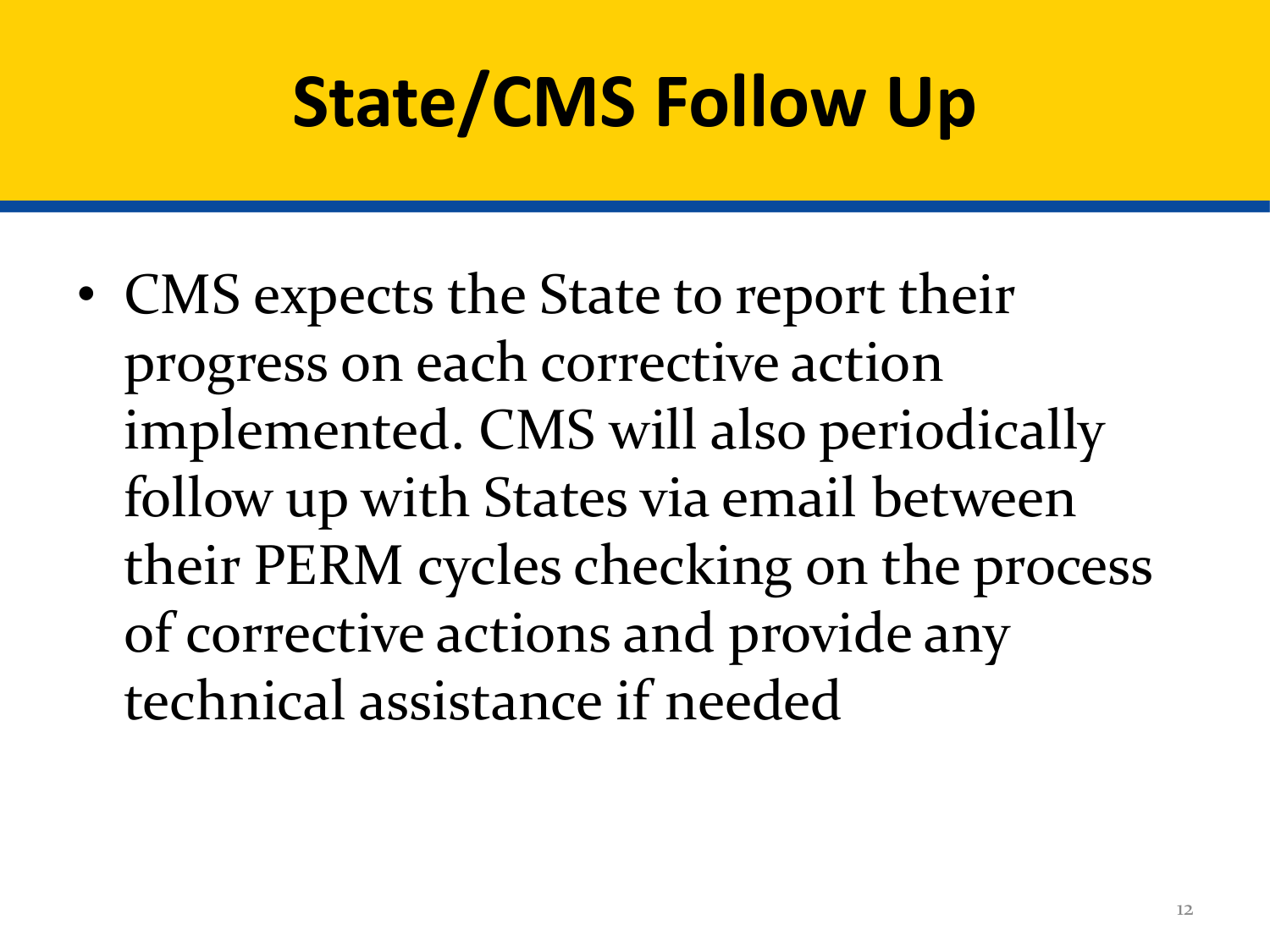### **Best Practice Calls**

• The purpose of the call is for States to share their best practices related to their corrective action plans (CAPs) submitted so that other States can possibly benefit from their experience. The call is held for all PERM cycles covering a variety of topics related to PERM.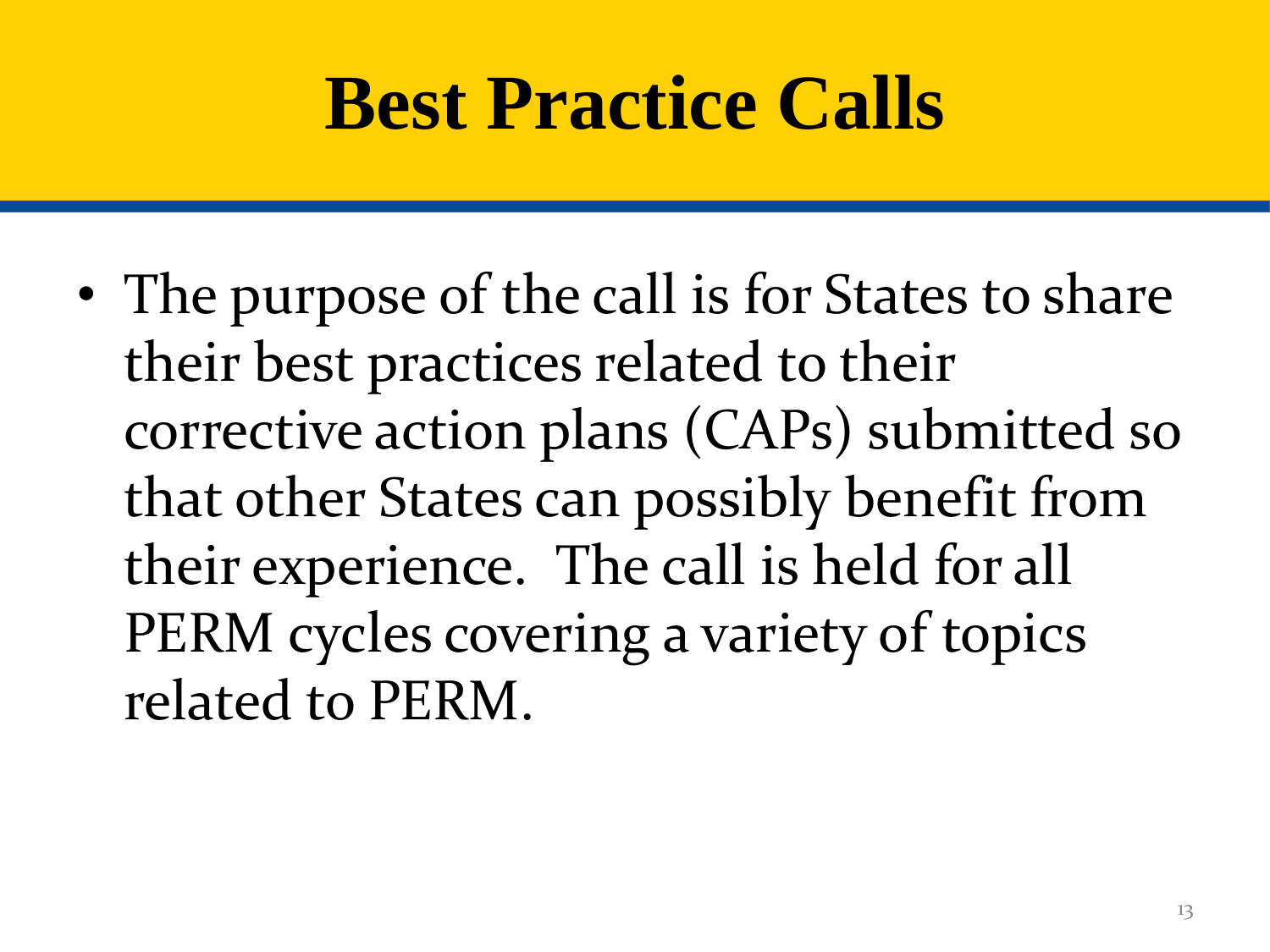### **State Cycle Rotation**

| <b>Cycle</b> | <b>Medicaid and CHIP States Measured by Cycle</b>                                                                                                                                                              |
|--------------|----------------------------------------------------------------------------------------------------------------------------------------------------------------------------------------------------------------|
| Cycle 1      | Arkansas, Connecticut, Delaware, Idaho, Illinois, Kansas, Michigan,<br>Minnesota, Missouri, New Mexico, North Dakota, Ohio, Oklahoma,<br>Pennsylvania, Virginia, Wisconsin, Wyoming                            |
| Cycle 2      | Alabama, California, Colorado, Georgia, Kentucky, Maryland,<br>Massachusetts, Nebraska, New Hampshire, New Jersey, North<br>Carolina, Rhode Island, South Carolina, Tennessee, Utah, Vermont,<br>West Virginia |
| Cycle 3      | Alaska, Arizona, District of Columbia, Florida, Hawaii, Indiana, Iowa,<br>Louisiana, Maine, Mississippi, Montana, Nevada, New York, Oregon,<br>South Dakota, Texas, Washington                                 |